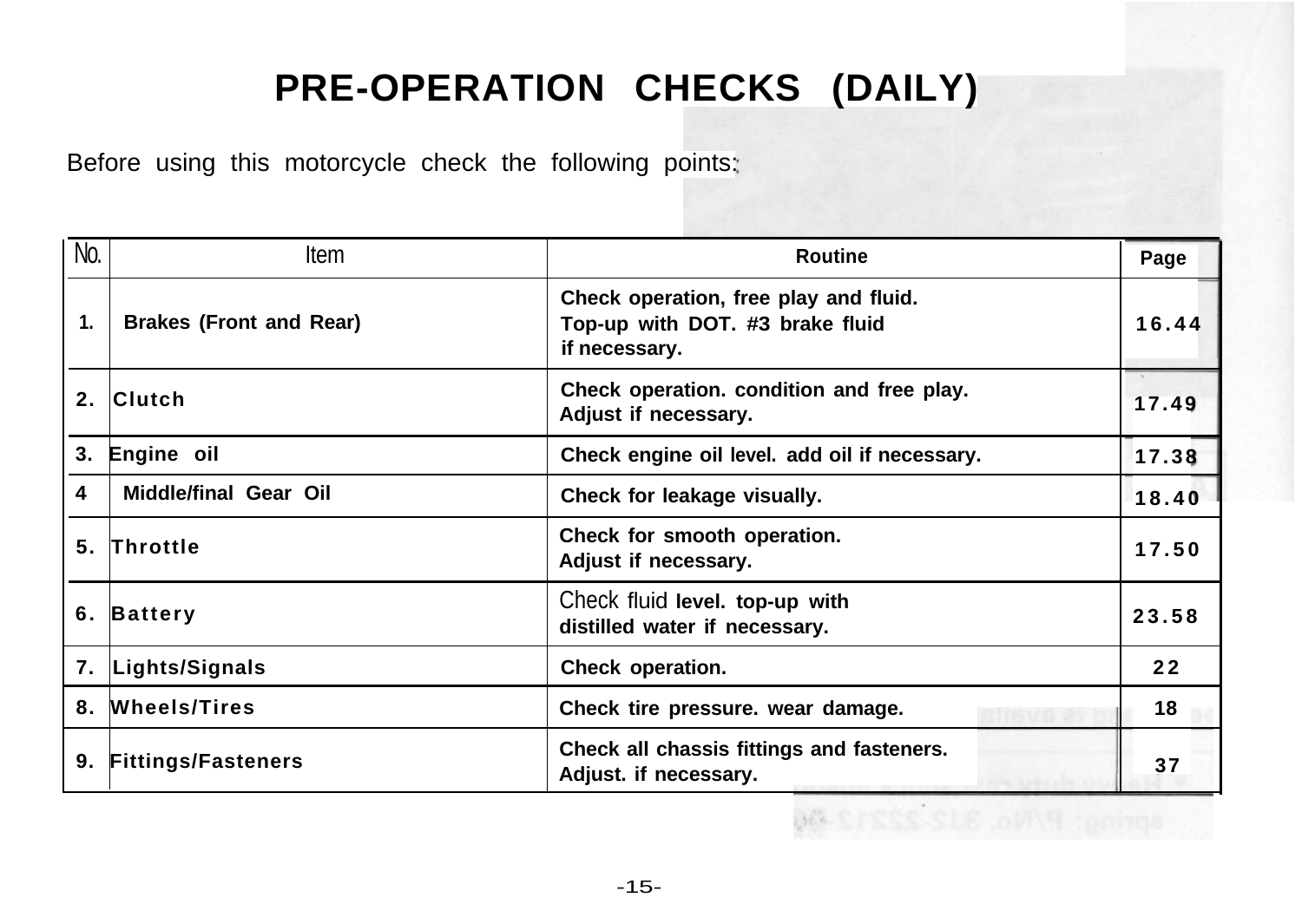NOTE:

Pre-operation checks should be made each time the motorcycle is used. Such an inspection can be accomplished in a very short time, and the added safety it assures is more than worth the time involved.

#### $WAPNING:$

- **1. The engine, exhaust pipe(s), and muffler(s) will be vary hot after the engine has been run. Be careful not to touch them or to allow any clothing item to contact them during inspection or repair.**
- **2. If any item in the PRE-OPERATION CHECK is not working properly, have it inspected and repaired before operating the motorcycle.**

#### **Brakes (See page 44 for more detail)**

1. **Brake lever and brake pedal Check for correct play in the front brake lever and rear brake pedal. Make sure they are working properly. Check the brakes at low speed shortly after starting out.**

#### **-WARNING:**

**A soft, spongy feeling in the brake lever (and/or brake pedal) indicates a failure in the brake system. Do not operate the motorcycle until the failure in the brake system is corrected. Ask your Yamaha dealer or other qualified mechanic for immediate repairs. A soft, spongy feeling could indicate a hazardous condition in the brake system.**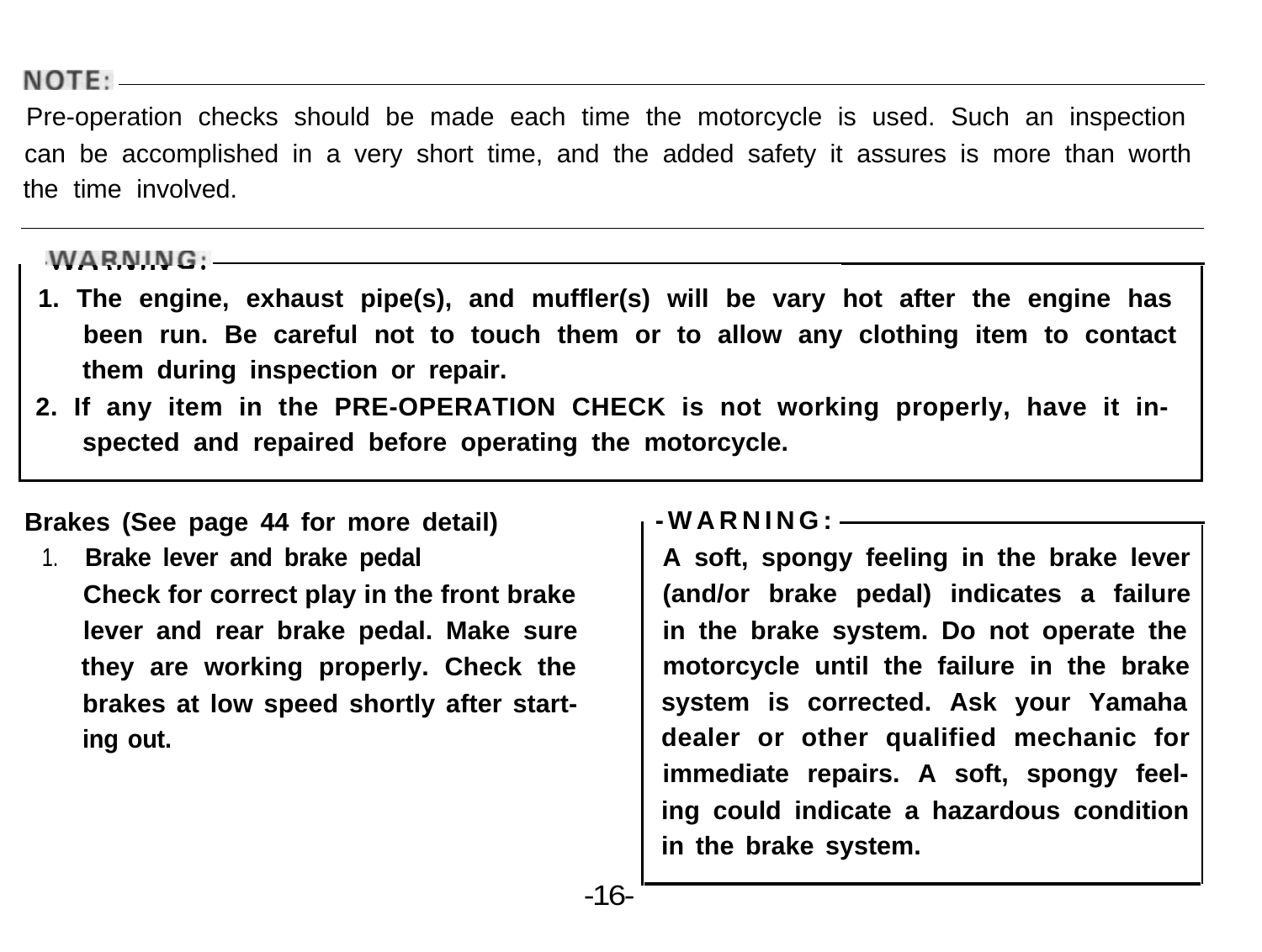2 Brake fluid Check the brake fluid level. Add fluid if necessary

Recommended brake fluid: DOT #3

3. Checking the disc pads Refer to page 46.

 $NOTE:$ 

When this brake service is necessary, have vour Yamaha dealer or other qualified mechanic replace the pads.

#### **Brake fluid leakage**

Apply each brake for a few minutes. Check to see if any brake fluid leaks out from pipe joints or the master cylinder(s).

## $-WARNING:$

If brake fluid leakage is found, ask your Yamaha dealer or other qualified mechanic for immediate repairs. Such **leakage could indicate a hazardous condition in the brake system.**

**Clutch (See page 49 for more detail) Check for correct play in the clutch lever and make sure the lever operates properly. If the play is incorrect, make an adjustment,**

**Throttle grip (See page 50 for more detail) Turn the throttle grip to see if it operates properly and if the play is normal. Make certain the throttle springs closed when released.**

**Engine oil (See page 38 for more detail) Make sure the engine oil is at the specified level. Add oil as necessary.**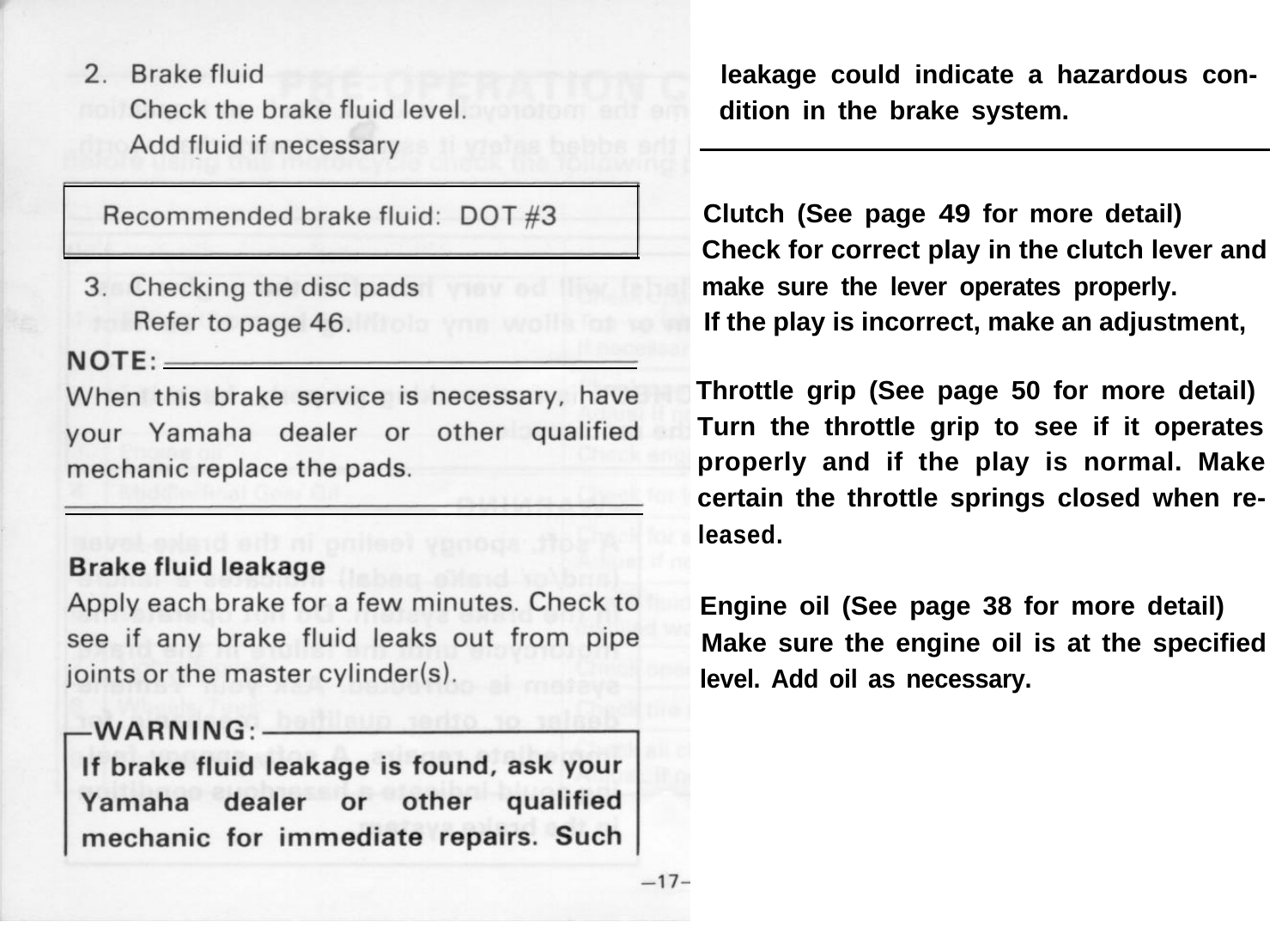| Recommended oil:                                             |                                                           |
|--------------------------------------------------------------|-----------------------------------------------------------|
| 32°F41°F50°F59°F                                             | YAMALUBE 4-cycle oil or<br>SAE 20W/40 type "SE" motor oil |
|                                                              | SAE 10W/30 type "SE" motor oil                            |
| $0^{\circ}$ C 5 $^{\circ}$ C 10 $^{\circ}$ C 15 $^{\circ}$ C |                                                           |

**Middle gear/Final gear oil (See page 40 for more detail)**

**Make sure the middle gear/final gear oil is at the specified level. Add oil as necessary.**



**If desired, an SAE 80W/90 hypoid gear oil may be used for all conditions.**

**NOTE:**

**"GL-4" is a quality and additive rating. "GL-5" or "GL-6" rated hypoid gear oils may also be used.**

# **TUBELESS TIRES AND ALUMINUM WHEELS**

**This motorcycle is equipped with aluminum wheels designed to be compatible with either tube or tubeless tires.**

**Tubeless tires are installed as standard equipment.**

#### 

**Do not attempt to use tubeless tires on** a wheel designed for use only with **type tires. Tire failure and personal injury may results from sudden deflation.**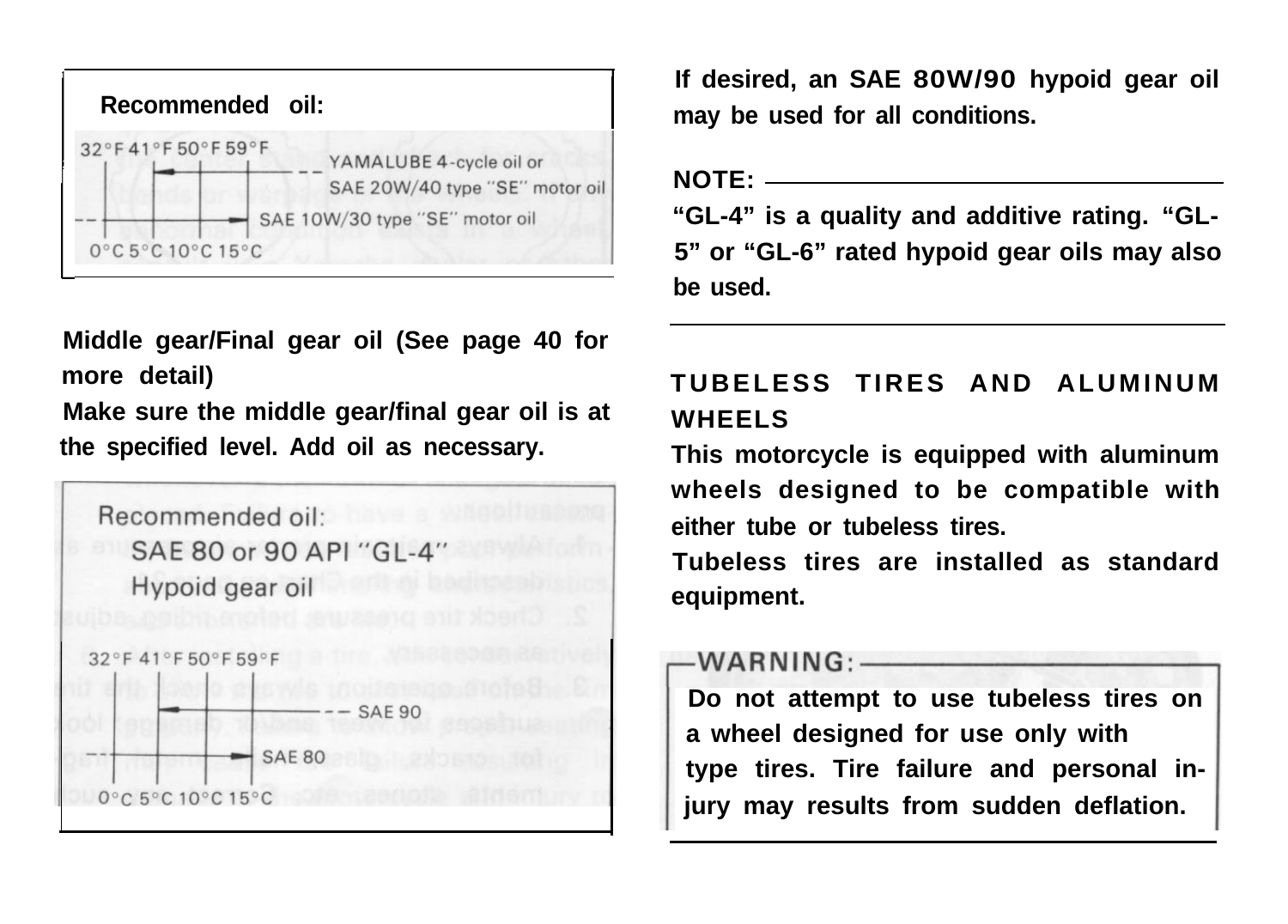Tube-type Wheel  $\rightarrow$  Tube-type **Tires Only** Tubeless-type Wheel  $\rightarrow$  Tube-type or Tubeless tires

**WARNING rWhen using tube-type tires, the sure to install the proper tube also. install the proper tube also.**





**To insure maximum performance, long service, and safe operation, note the following precautions:**

- **1. Always maintain proper air pressure as described in the Chart on page 21.**
- **2. Check tire pressure. before riding. adjust as necessary.**
- **3. Before operation, always check the tire surfaces for wear and/or damage: look for cracks, glass, nails, metal fragments, stones, etc. Correct any such hazard before riding.**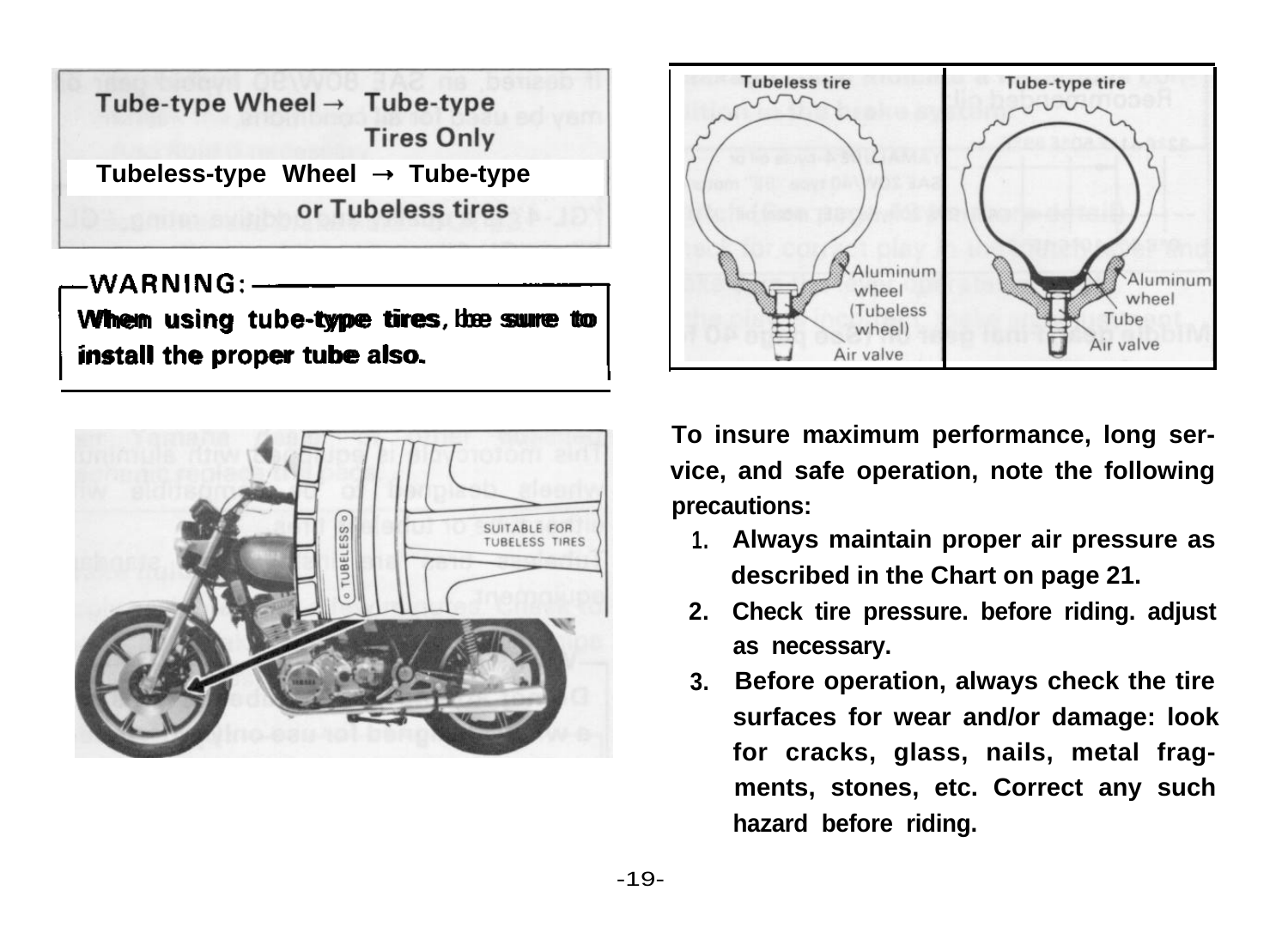- 4. Always inspect the aluminum wheels before a ride. Place the motorcycle on the center stand and check for cracks, bends or warpage of the wheels. If any abnormal condition exists in a wheel, consult your Yamaha dealer or other qualified mechanic. Do not attempt even small repairs to the wheel. If a wheel is deformed or cracked, it must be replaced.
- 5. Tires and wheels should be balanced whenever either one is changed or replaced. Failure to have a wheel assembly balanced can result in poor performance, adverse handling characteristics, and shortened tire life.
- 6. After installing a tire, ride conservatively to allow the tire to seat itself on the rim properly. Failure to allow proper seating may cause tire failure resulting in damage to the motorcycle and injury to the rider.

7. After repairing or replacing a tire, check to be sure the valve stem lock nut is securely fastened. If not, torque it as specified.

Tightening torque: 0.15 m-kg (1.1 ft-lb)

The standard equipment tires originally fitted to the are suited to normal riding and touring. They are not suited for sustained high speed running or racing and must not be used for such purposes. Consider your riding skill, road and weather conditions, and correct weight distribution when loading your motorcycle. Securely pack your heaviest items close to the center of the motorcycle.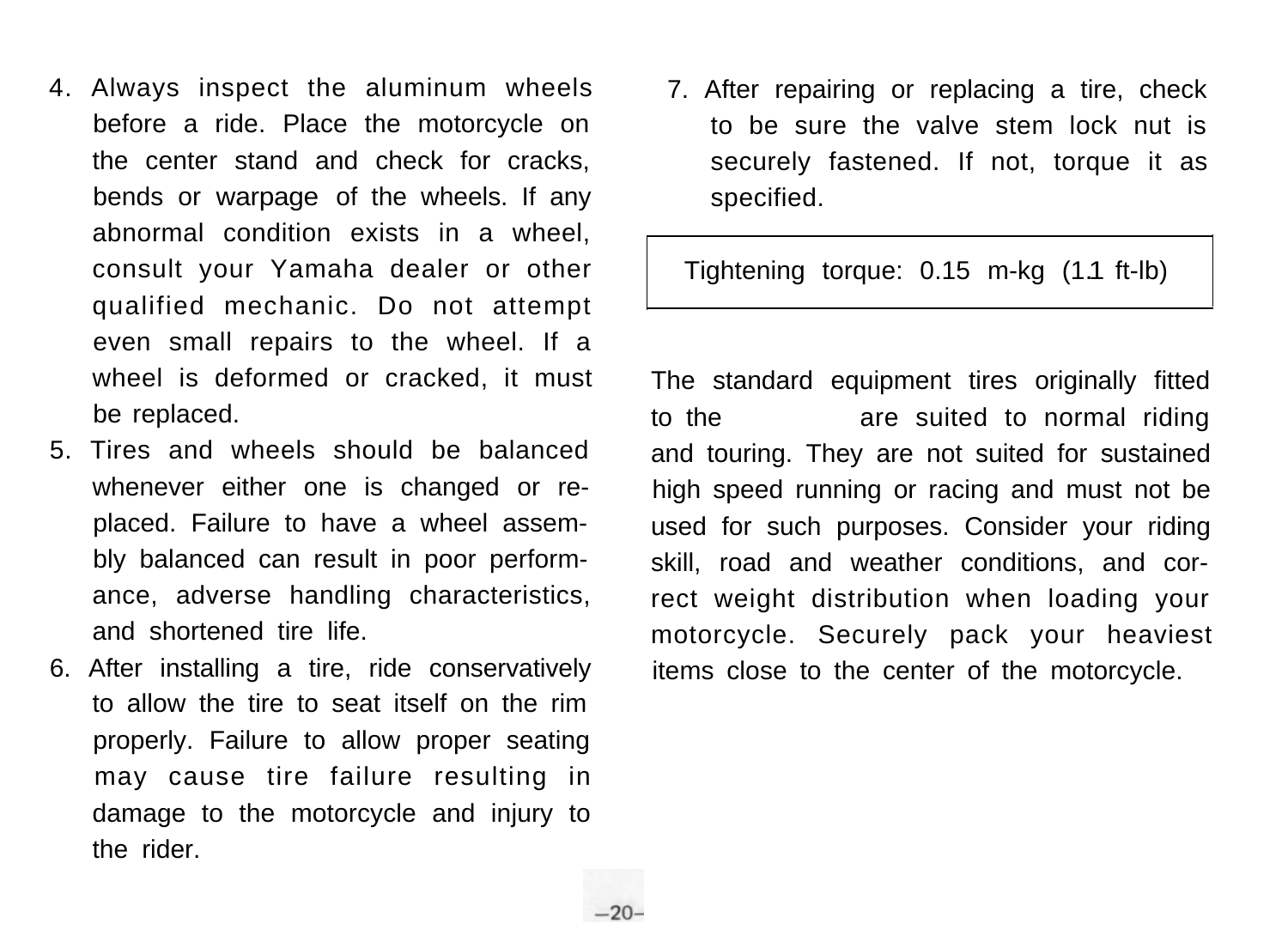-WARNING:

- **1. This motorcycle is not designed to pull a trailer or to be attached to a sidecar. The accessories you choose for your motorcycle should be designed specifically for it and should be securely mounted in such a fashion as to maintain the inherent stability of the original design as much as possible. Yamaha has a full line of sport and touring accessories designed specifically for this motorcycle. Please consider them before making a purchase. Use of non-approved accessories may cause loss of handling stability and riding safety. Consult your Yamaha dealer or other qualified mechanic regarding the consequences of using such items.**
- **2. Proper loading of your motorcycle is important for the handling, braking,**

and other performance and safety **characteristics of your motorcycle. NEVER OVERLOAD YOUR MO-TORCYCLE. Make sure the total weight of the accessories, and etc., does not exceed the maximum load limites. Operation of an overloaded motorcycle could cause tire damage, an accident, and injury.**

|                                                                                    | <b>FRONT</b>                                                            | <b>REAR</b>                                                                      |
|------------------------------------------------------------------------------------|-------------------------------------------------------------------------|----------------------------------------------------------------------------------|
| XS850G BASIC<br>WEIGHT with oil<br>and full fuel tank                              | 119 kg (262 lb)                                                         | 139 kg (307 lb)                                                                  |
| Standard tire                                                                      | <b>Bridgestone</b><br>3.25H19-4PR                                       | Bridgestone<br>4.50H17-4PR                                                       |
| Maximum load limit*                                                                | 170 kg (375 lb)                                                         | 281 kg (620 lb)                                                                  |
| Cold tire pressure<br>Up to 90 kg<br>(198 lb) load**<br>90 kg (198 lb) load $\sim$ | $1.8 \text{ kg/cm}^2 (26 \text{ psi})$                                  | $2.0 \text{ kg/cm}^2 (28 \text{ psi})$<br>$2.3 \text{ kg/cm}^2 (32 \text{ psi})$ |
| 184 kg (406 lb) load**<br>(Maximum load)<br>High speed riding                      | $2.0 \text{ kg/cm}^2$ (28 psi)<br>$20 \text{ kg/cm}^2 (28 \text{ psi})$ | $2.3 \text{ kg/cm}^2 (32 \text{ psi})$                                           |
| Minimum tire tread                                                                 | $0.8$ mm $(0.03$ in)                                                    | $0.8$ mm $(0.03$ in)                                                             |

Total weight of accessories, etc. excepting motorcycle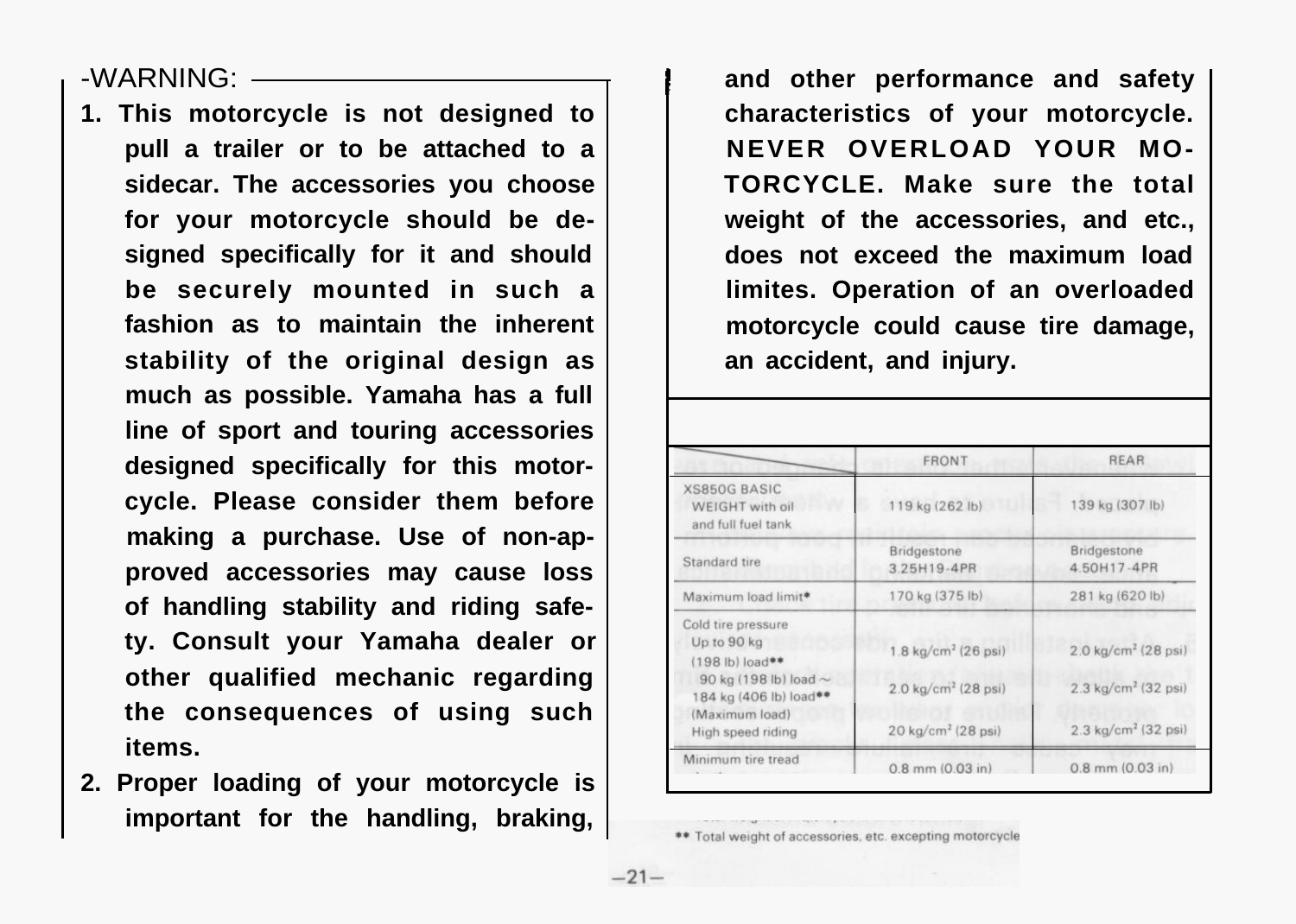

If a tire tread shows crosswise **lines, it means that the** tire is worn to its **limit. Replace the tire.**

#### **-WARNING:**

**It is dangerous to ride with a worn-out tire. When a tire tread begins to show lines. Have Your Yamaha dealer or other qualified mechanic replace the tire immediately. Brake pad replacement, tire, and related wheel parts replacement** **should be left to a Yamaha Service Technician or other qualified mechanic. If you must change your own tire, be sure to use proper tools and procedures as described in the Tubeless Tire and Wheel Manual available from Your Yamaha dealer.**

#### **Fittings/Fasteners**

**Always check the tightness of chassis fittings and fasteners before a ride. Use the chart on page 37 to find the correct** torque.

### **Lights and signals**

**Check the headlight, flasher lights, taillight,** brake light, meter lights and all the indicator lights to make sure they are in working condition.